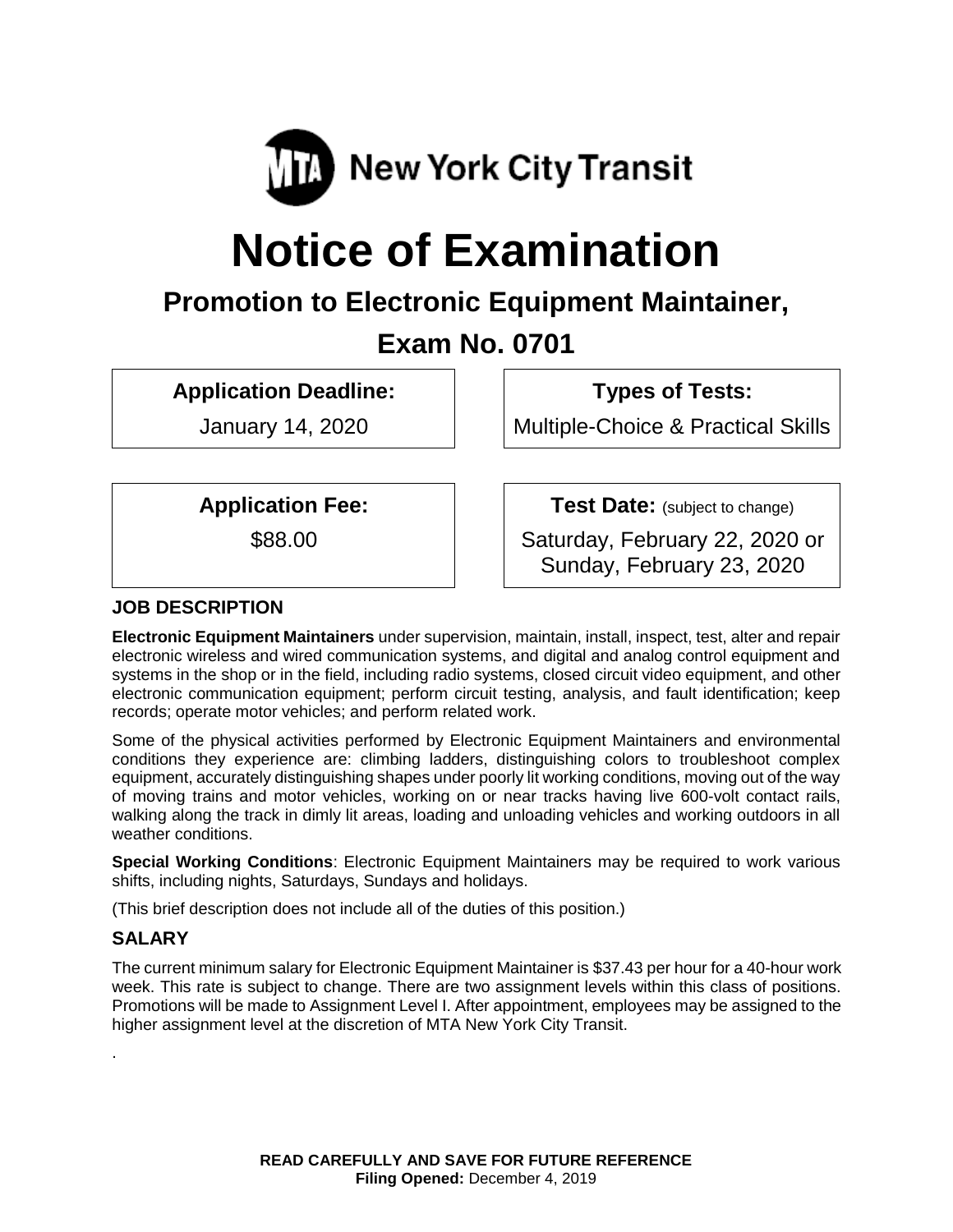#### **ELIGIBILITY TO TAKE EXAMINATION**

This examination is open to each employee of MTA New York City Transit who **on the first date of the multiple-choice test:**

- 1. Is permanently (not provisionally) employed in or appears on a Preferred List (see Note, below) for the eligible title of Transit Electrical Helper working in Electronic Equipment Maintenance; and
- 2. Has been permanently employed in such title working in Electronic Equipment Maintenance for at least one year; and
- 3. Is not otherwise ineligible.

(Note: A "Preferred List" is a civil service list which is only for certain former permanent incumbents of the eligible title who have rehiring rights.)

This examination is also open to employees who were appointed to an eligible title pursuant to New York State Civil Service Law, section 55-a, and who meet all other eligibility requirements.

You are responsible for determining whether you meet the eligibility requirements for this examination prior to submitting the *Application*. If you do not know if you are eligible, check with **your department's Human Resources representative**. You may be given the tests before we verify your eligibility. If you are marked "Not Eligible," your application fee will **not** be refunded and you will **not** receive a score.

This examination is **not** open to employees of MaBSTOA or MTA Bus Company, or to employees of MTA agencies other than MTA New York City Transit.

#### **REQUIREMENTS TO BE PROMOTED**

**Probationary Period:** At the time of promotion, you must have completed your probationary period in the eligible title as indicated in the above "Eligibility to Take Examination" section, and you must be permanently employed in that title or your name must appear on a Preferred List for that title. Additionally, you must have served permanently in the eligible title for at least one year. Time served prior to a break in service of more than one year will not be credited.

**Driver License Requirement:** At the time of promotion, you must have a Motor Vehicle Driver License valid in the State of New York with no disqualifying restrictions that would preclude the performance of the duties of this title. If you have serious moving violations, a license suspension or an accident record you may be disqualified. This license must be maintained for the duration of your employment in the title.

**Drug Screening Requirement:** You must pass a drug screening in order to be promoted.

#### **HOW TO SUBMIT AN APPLICATION AND PAY THE APPLICATION FEE**

If you believe you meet the requirements in the "Eligibility to Take Examination" section, submit an *Application* online by the last day of the application period unless you are requesting a fee waiver. Applicants who wish to request a fee waiver should refer to the "How to Submit an Application When Requesting a Fee Waiver" section below. MTA New York City Transit will **not** accept *Applications* in person.

#### **Online Applications:**

- 1. Apply using the "BSC" employee portal at [www.mymta.info](http://www.mymta.info/) by the last day of the application period. Note: The application system may not function properly with mobile devices or tablets. For best results when applying, please use Internet Explorer, open a new window, and avoid having multiple tabs open in the same window.
- 2. Once you have logged in, click on the My Job Search ribbon and then click on Exams (non-Railroad).

(Continued)

**READ CAREFULLY AND SAVE FOR FUTURE REFERENCE Filing Opened:** December 4, 2019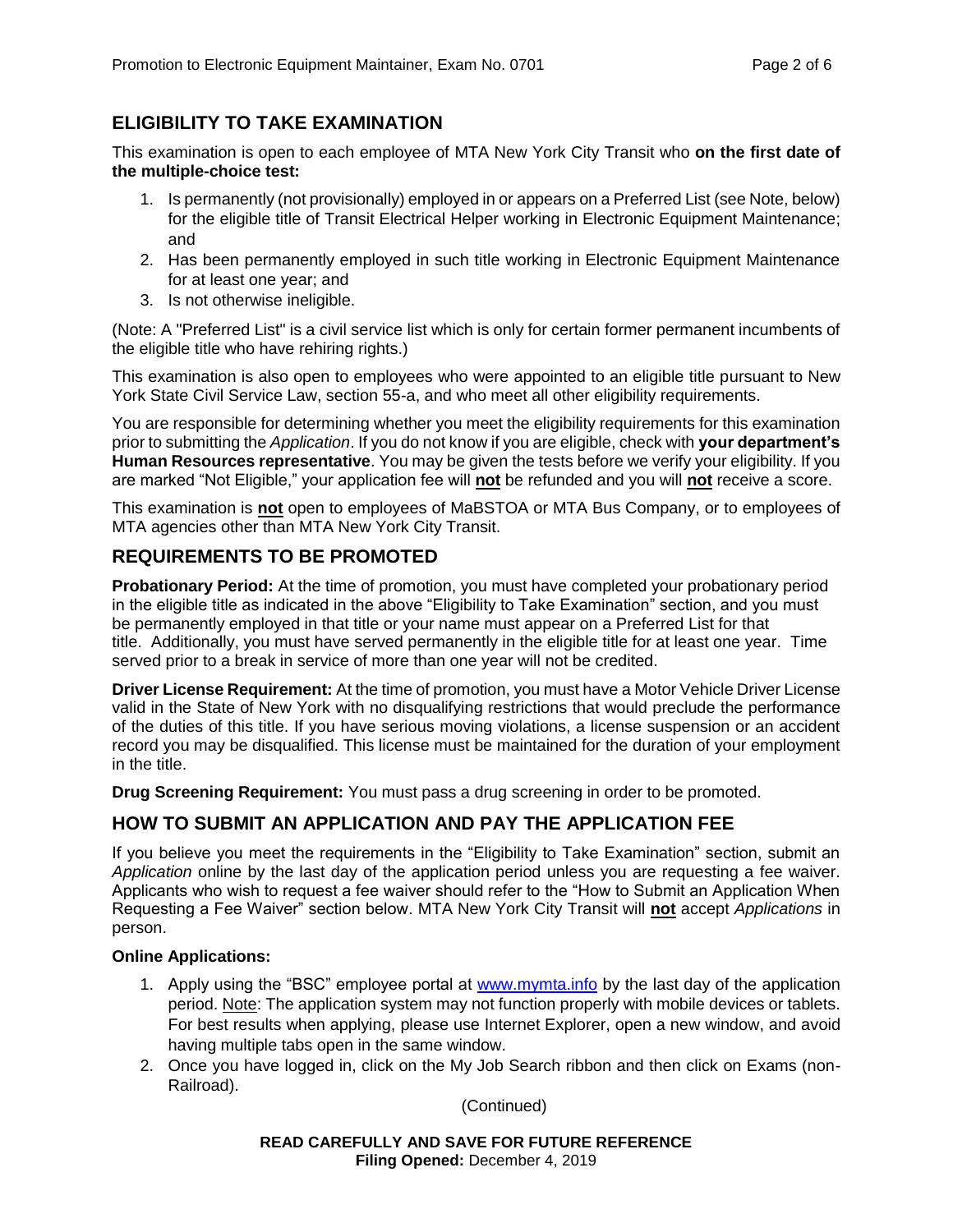#### **HOW TO SUBMIT AN APPLICATION AND PAY THE APPLICATION FEE** (Continued)

- 3. Follow the steps to submit an application.
- 4. You must pay the application fee via payroll deduction.
- 5. A confirmation number will appear on the same page after submitting your application and authorizing a payroll deduction (Save this number for future reference).

IMPORTANT: Your application submission confirms that you have read this Notice of Examination, including any dates and the requirements. Computers with internet access are available on a limited basis at branches of the New York Public Library, the Brooklyn Public Library and the Queens Library to patrons with a valid library card.

**Application Fee:** This fee is generally not refundable. Under special circumstances, you may be entitled to a refund. You should refer to the Department of Citywide Administrative Services ("DCAS") General Exam Regulations to determine if you are entitled to a refund prior to requesting a refund. You can refer to the bottom of the last page of the Notice of Examination for instructions on how to obtain a copy of the DCAS General Exam Regulations.

#### **HOW TO SUBMIT AN APPLICATION WHEN REQUESTING A FEE WAIVER**

Applicants who wish to request a Fee Waiver must obtain an *Application* in person at the MTA Exam Information Center as indicated above and must submit the *Application* by mail to the address in the Correspondence section below **by the last day of the application period**.

MTA New York City Transit will not accept applications in person. Additional information on requesting an application fee waiver is available with the *Application.*

**MTA Exam Information Center**: Open Monday through Friday, from 9 AM to 3 PM, in the lobby at 180 Livingston Street, Brooklyn, New York. Directions: take the A, C, F, or R trains to the Jay Street-Metro Tech Station, or the 2, 3, or G train to the Hoyt Street Station. The MTA Exam Information Center will be closed on Wednesday, December 25, 2019 and Wednesday, January 1, 2020.

#### **ADMISSION LETTER**

An *Admission Letter* will be mailed to you about 10 days before the first date of the multiple-choice test. If you do not receive an *Admission Letter* at least 4 days before this date, you may obtain a duplicate letter at the MTA Exam Information Center (as indicated above). A paper copy of the *Admission Letter* is your ticket for admission to the test.

Applicants **must** keep their mailing address **up to date**. Please refer to the Correspondence section below for instructions on how to update your address and other contact information.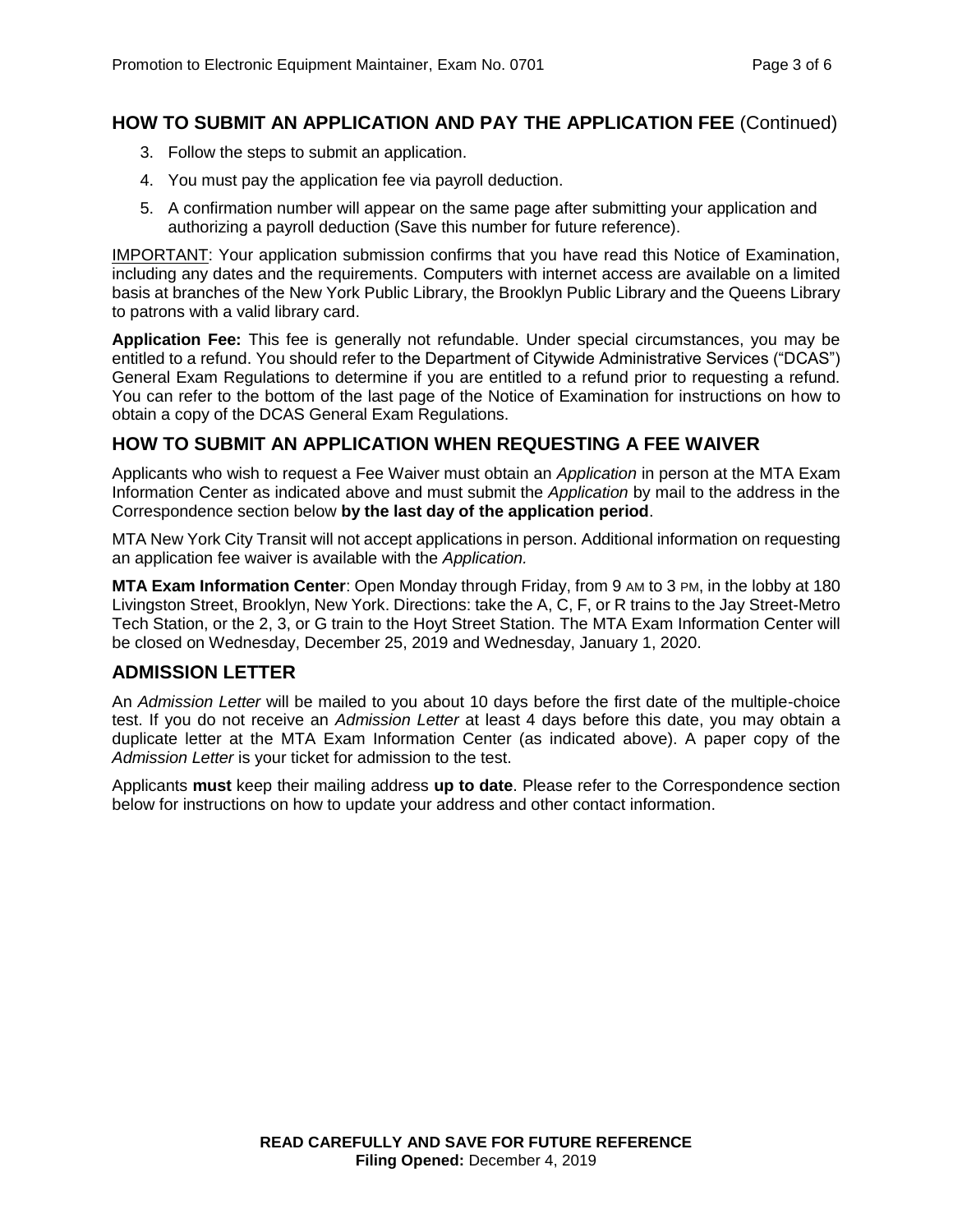#### **THE TEST**

You will be given a qualifying multiple-choice test and a competitive practical skills test. You must achieve a score of at least 70% to pass each test. You may be given the tests before we check your eligibility. You will be scheduled to take the multiple-choice test on one of the dates listed in the above "Test Date" box. You will be randomly assigned to a test date and location, and you cannot request that your scheduled test date or location be changed, unless you meet the conditions in the "Special Arrangements" section below.

Only those who pass the qualifying multiple-choice test will be scheduled to take the competitive practical skills test. Your score on the competitive practical skills test will determine 85% of your final score. Your seniority will determine the remaining 15%. You must pass the qualifying multiple-choice test and the competitive practical skills test to have your seniority credited. Your seniority score will be 70 plus ½ point for each three months of completed, permanent, continuous service with any agency under the jurisdiction of the Commissioner, Department of Citywide Administrative Services, in competitive class titles. Your service will be credited through the first date of the qualifying multiplechoice test, up to a maximum of 15 years. Time serviced prior to a break in service of more than one year will not be credited.

Veterans' or Disabled Veterans' Credit will be granted only to eligible passing candidates who request that they be applied. Veterans' or Disabled Veterans' Credit should be requested at the time of application, but **must** be requested before the date the eligible list is established. Claims for Veterans' or Disabled Veterans' Credit cannot be made once the eligible list is established.

The qualifying multiple-choice test may include questions on basic electronic and electrical theory; proper selection and use of tools, instruments and materials; safe, proper and efficient work practices; reading and interpreting electrical schematics; and other related areas.

The competitive practical skills test may require you to perform tasks related to the installation, testing, maintenance and repair of electronic and electrical communications equipment, including the proper use of hand tools, meters and other testing equipment, and safe work practices and procedures.

#### **TEST ADMINISTRATION GUIDELINES**

**Warning:** You are not permitted to enter the test site with cellular phones, smart watches, beepers, pagers, cameras, portable media players, or other electronic devices. Calculators are permitted; however, they must be hand-held, battery or solar powered, numeric only. Calculators with functions **other than** addition, subtraction, multiplication and division **are prohibited**. Electronic devices with an alphabetic keyboard or with word processing or data recording capabilities such as planners, organizers, etc. are prohibited. If you use any of these devices in the building at any time before, during or after the test, you may **not** receive your test results, your test score may be nullified, and your application fee will **not** be refunded.

You may not have any other person, including children, present with you while you are being processed for or taking the test and no one may wait for you inside of the test site while you are taking the test.

**Leaving:** You must leave the test site once you finish the test. If you leave the test site after being fingerprinted but before finishing the test, you will not be permitted to re-enter. If you disregard this instruction and re-enter the test site, you may not receive your test results, your test score may be nullified, and your application fee will not be refunded.

**Proof of Identity:** You must present your MTA New York City Transit employee ID when you arrive to take the test.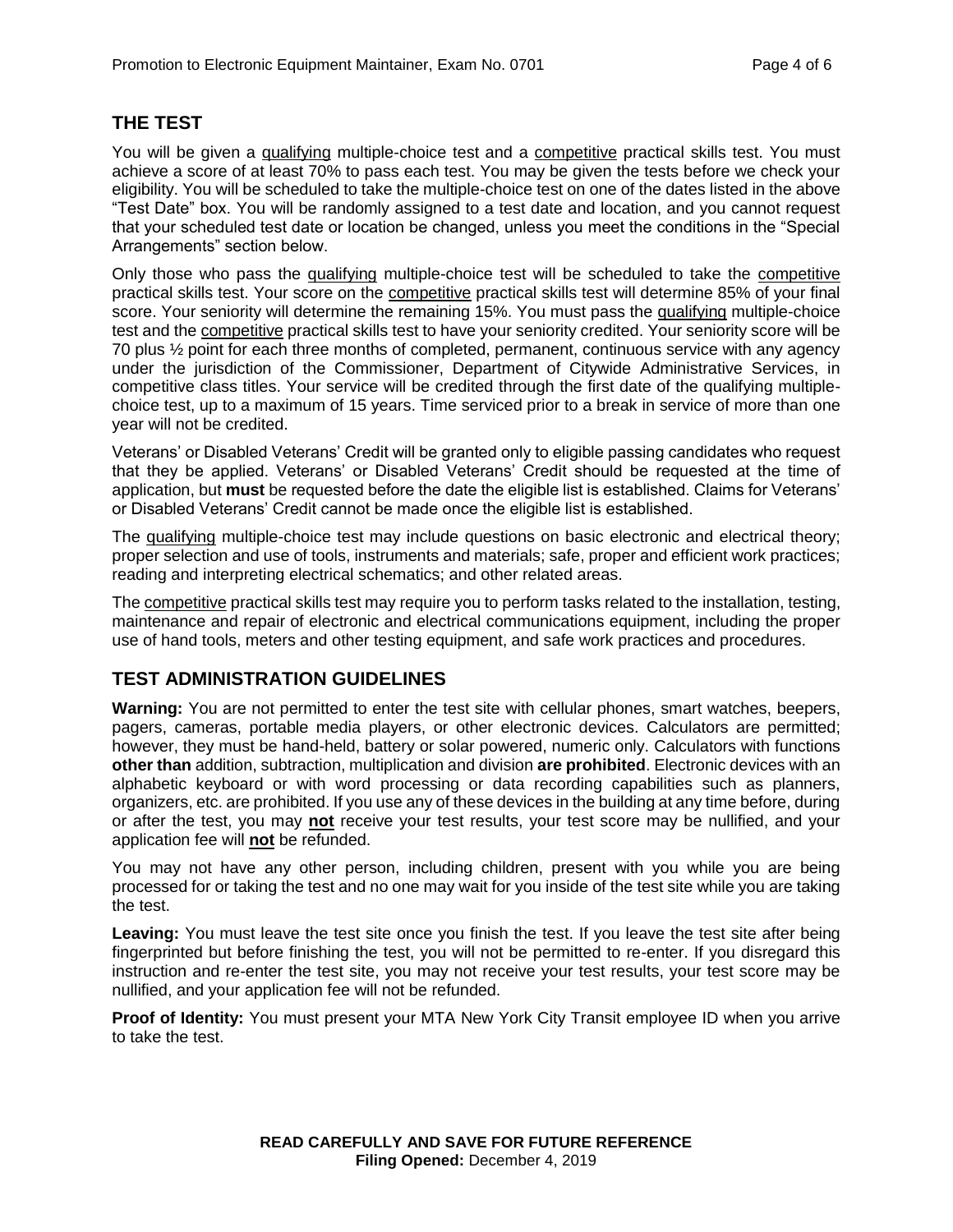#### **THE TEST RESULTS**

If you pass the qualifying multiple-choice test and the competitive practical skills test and are marked eligible, your name will be placed in final score order on an eligible list and you will be given a list number. You will be notified by mail of your test results. You will be considered for promotion when your name is reached on the eligible list.

#### **ADDITIONAL INFORMATION**

**Training:** All promotees must satisfactorily complete a training program in accordance with MTA New York City Transit standards by the end of the probationary period. Those probationary employees who do not complete this training course will be terminated or returned to their previously held permanent title.

#### **SPECIAL ARRANGEMENTS**

**Late Filing:** Consult with **your department's Human Resources representative** to determine the procedure for filing a late *Application* if you meet one of the following conditions:

- 1. You are absent from work for at least one-half of the application period and are unable to apply for reasons such as vacation, sick leave or military duty; or
- 2. You become eligible after the above application period, but on or before the first date of the multiple-choice test.

**Make-Up Test:** You may apply for a make-up test if you cannot take the test on the scheduled test date for any of the following reasons:

- 1. Compulsory attendance before a public body;
- 2. On-the-job injury or illness caused by municipal employment where you are an officer or employee of the City;
- 3. Absence from the test within one week after the death of a spouse, domestic partner, parent, sibling, child or child of a domestic partner where you are an officer or employee of the City;
- 4. Absence due to ordered military duty;
- 5. A clear error for which MTA New York City Transit is responsible; or
- 6. A temporary disability, pregnancy-related, or child-birth-related condition preventing you from taking the test.

To request a make-up test, mail your request with your documentation of special circumstances to the address found in the "Correspondence" section below within 60 days of your scheduled test date or make the request within 60 days of restoration to your position after performing ordered military duty.

**Special Test Accommodations:** If you plan to request special testing accommodations due to disability or an alternate test date due to your religious belief, follow the instructions included with your *Application* and mail your request to the address found in the "Correspondence" section below no later than 30 days prior to the scheduled test date.

#### **CORRESPONDENCE**

**Change of Contact Information:** You must keep your employee contact information (telephone number, mailing address and email address) current with **both MTA New York City Transit and the MTA Business Service Center (BSC).**

(Continued)